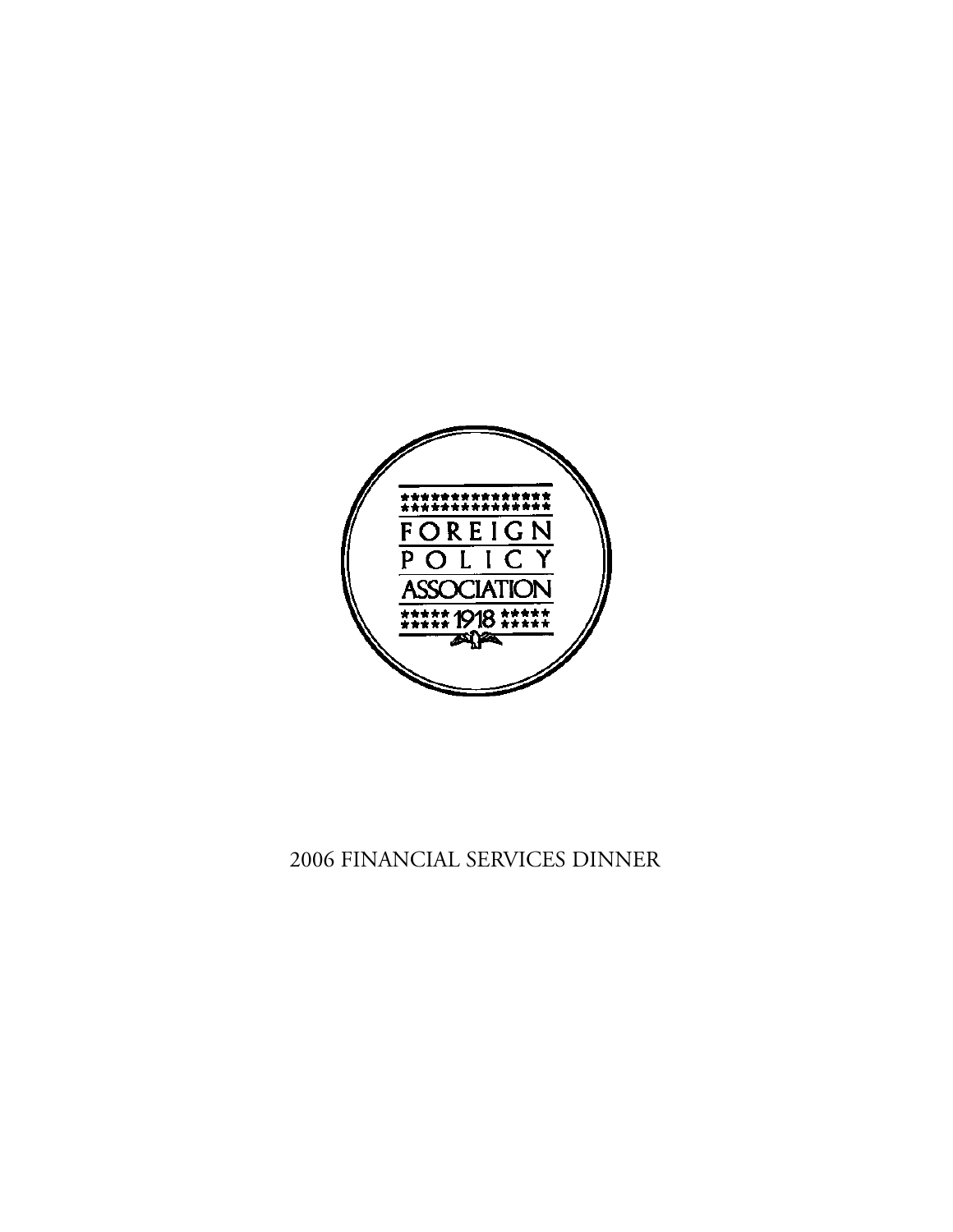*You are cordially invited to the Foreign Policy Association Financial Services Dinner to be held on Wednesday, February 15, 2006 h o n o r i n g*

> *Peter K. Scaturro Chief Executive Officer U.S. Trust*

*a n d Peter A. Wuffli Chief Executive Officer UBS* 

*The Pierre Fifth Avenue at 61st Street New York City*

*Reception 6:30 p.m. Cotillion Room Dinner 7:30 p.m. Grand Ballroom*

*Reply card enclosed Black tie*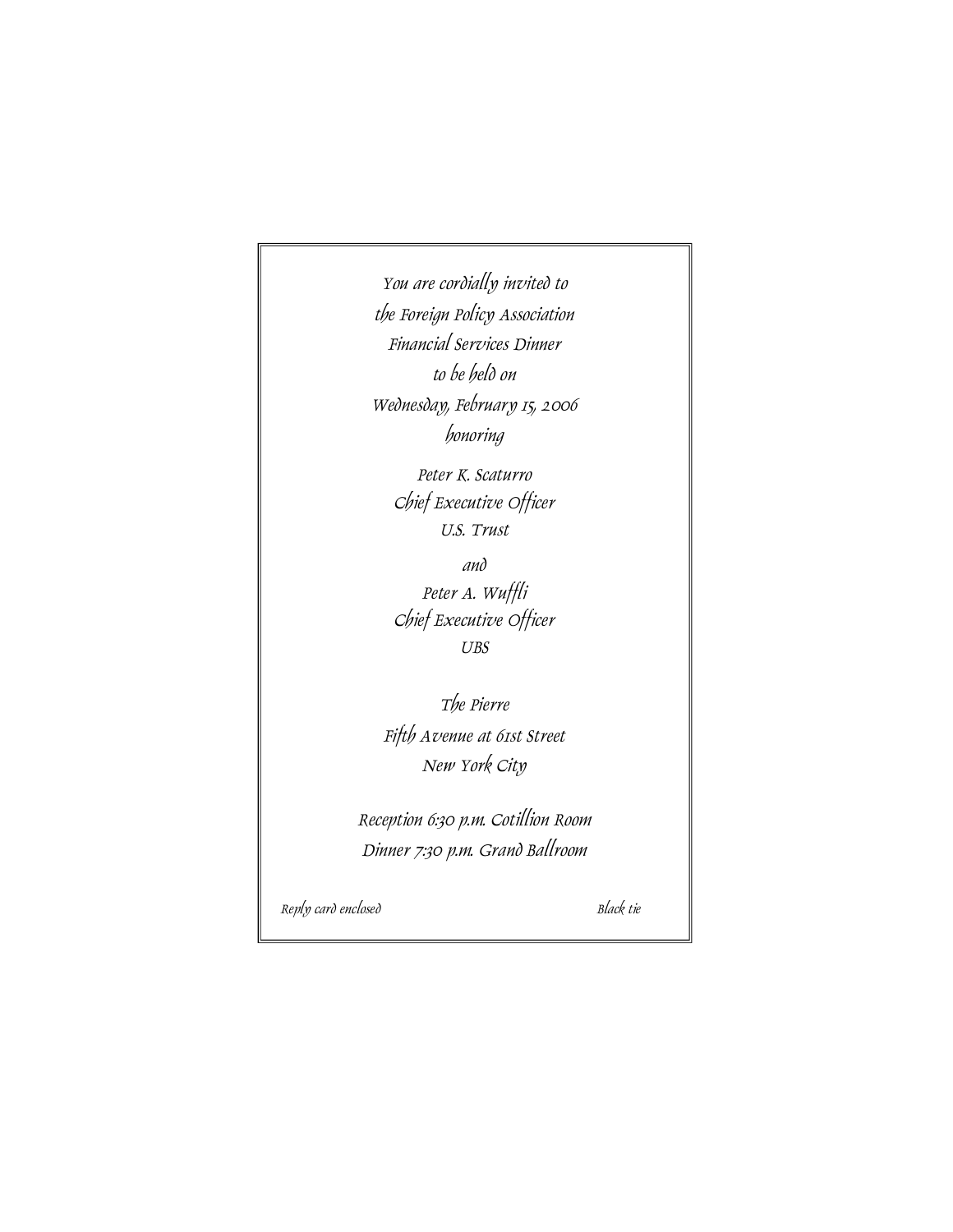### *2006 Financial Services Dinner*

### HONORARY CHAIRMEN

**Daniel Bouton** CHAIRMAN & CEO SOCIETE GENERALE, S.A.

**Gonzalo de Las Heras** DIRECTOR GENERAL GRUPO SANTANDER

**Richard S. Fuld, Jr.** CHAIRMAN & CEO LEHMAN BROTHERS

**Mark B. Sutton** CHAIRMAN & CEO,AMERICAS UBSAG

#### CO-CHAIRMEN

**Gerard Aquilina** CEO AMERICAS HSBC BANK USA, INC.

**Kevin Barnard** MANAGING PARTNER WHITE & CASE LLP

**Edward T. Cloonan** VICE PRESIDENT AMERICAN INTERNATIONAL **GROUP** 

> **John P. Costas** CHIEF EXECUTIVE OFFICER DILLON READ CAPITAL **MANAGEMENT**

**David A. Coulter** MANAGING DIRECTOR & SENIOR ADVISER WARBURG PINCUS

> **Maurice R. Greenberg** CHAIRMAN & CEO C.V. STARR & CO., INC.

**Marten S. Hoekstra** HEAD OF WEALTH MANAGEMENT US UBS GLOBAL WEALTH MANAGEMENT & BUSINESS **BANKING** 

**Peter and Elbrun Kimmelman**

**Richard L. Kauffman** CHAIRMAN, FINANCING GROUP GOLDMAN, SACHS & COMPANY

> **Huw Jenkins** CHAIRMAN & CEO UBS INVESTMENT BANK

**Robert C. Miller CHAIRMAN** THE HURFORD FOUNDATION

**Robert Moritz** MANAGING PARTNER PRICEWATERHOUSECOOPERS

**Alfred and Jane Ross**

**Charles R. Schwab** FOUNDER, CHAIRMAN & CEO CHARLES SCHWAB & CO. INC.

> **Kai R. Sotorp** HEAD OF THE AMERICAS UBS GLOBAL ASSET **MANAGEMENT**

**Keith Stock** PRESIDENT MASTERCARD ADVISORS

**Enzo Viscusi** Group Senior PRESIDENT  $\mathop{\rm ENI}$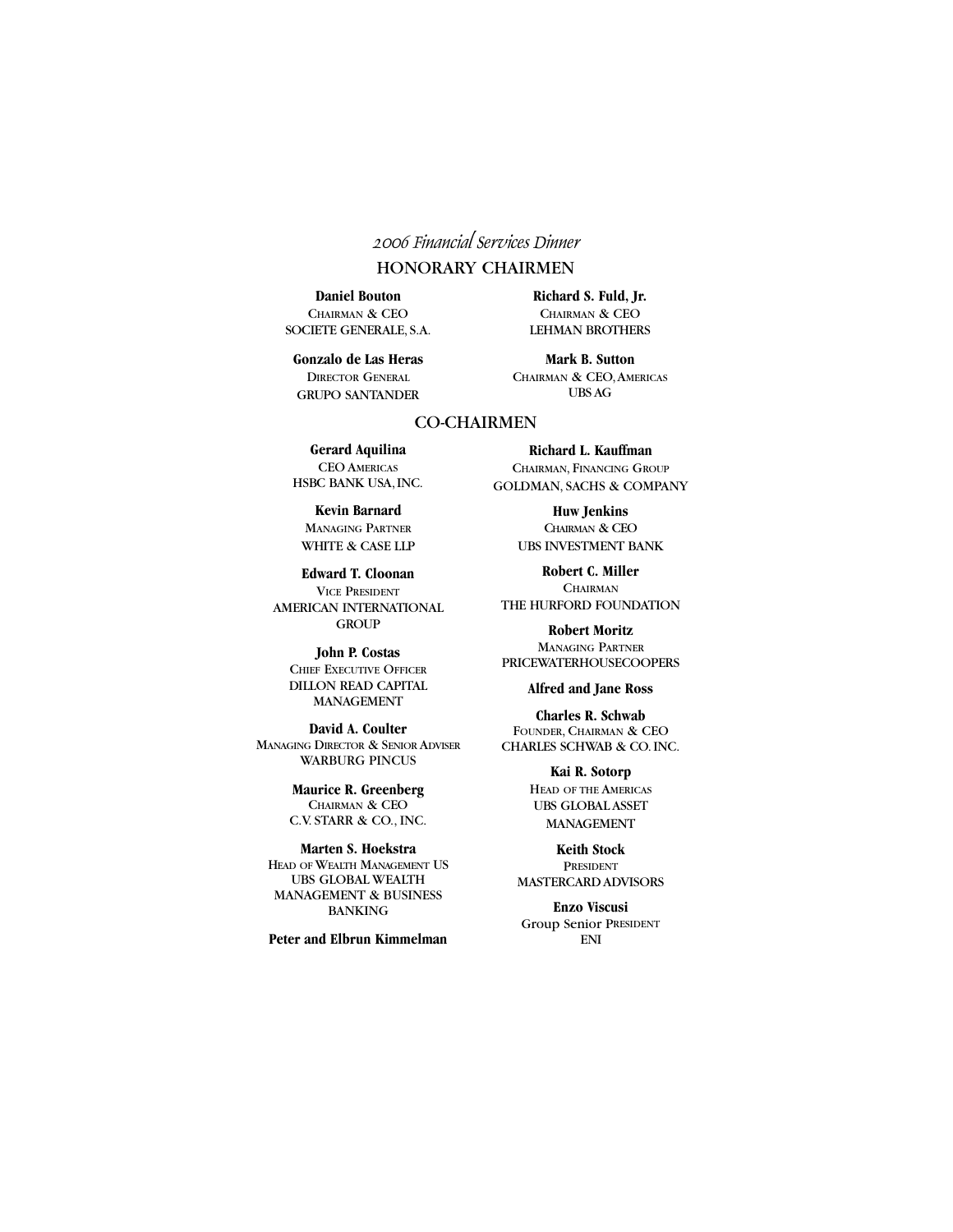#### DINNER COMMITTEE

**Mary L. Belknap**

BLOOMBERG

**Will Chang** CHIEF EXECUTIVE OFFICER WESTLAKE INTERNATIONAL

**Ann J. Charters CHAIRMAN** OTR BOARD OF GOVERNORS

**Michael H. Coles**

**Timothy C. Collins** CEO RIPPLEWOOD HOLDINGS

**Edward F. Cox** PARTNER PATTERSON, BELKNAP, WEBB & TYLER

> **Mark Dawkins** MANAGING PARTNER SIMMONS & SIMMONS

> > **Peter A. Flaherty**

**J. Christopher Flowers CHAIRMAN** J.C. FLOWERS & CO. LLC

**Michael W. Hodin** VICE PRESIDENT, CORPORATE AND INTERNATIONAL AFFAIRS PFIZER INC.

> **Michael Hopkins** GENERAL MANAGER ADP

**John L. Hoffmeister** PRESIDENT SHELL OIL COMPANY

**Steven Howe** MANAGING PARTNER ERNST & YOUNG

**Robert E.L. Johnson, III** PRESIDENT FINANCIAL TIMES

**John R. Kirksey** SENIOR VICE PRESIDENT AXA

**Richard S. Lannamann** VICE CHAIRMAN SPENCER STUA RT

**Ethel LeFrak**

**John P. Lipsky** VICE CHAIRMAN INVESTMENT BANKING JPMORGAN CHASE

> **James A. von Moltke** MANAGING DIRECTOR MORGAN STANLEY

**Ross J. Pillari** PRESIDENT BP NORTH AMERICA

**Everett M. Schenk** HEAD OF NORTH AMERICAN **TERRITORY BNP PARIBAS** 

**Jerry I. Speyer** PRESIDENT TISHMAN SPEYER PROPERTIES

**Elizabeth Stribling** PRESIDENT STRIBLING & ASSOCIATES, LTD

**Lawrence R. Uhlick** EXECUTIVE DIRECTOR & GENERAL COUNSEL INSTITUTE OF INTERNATIONAL BANKERS

> **Peter Walker** MANAGING DIRECTOR MCKINSEY & COMPANY

> **William H. Webb Hon. John C. Whitehead**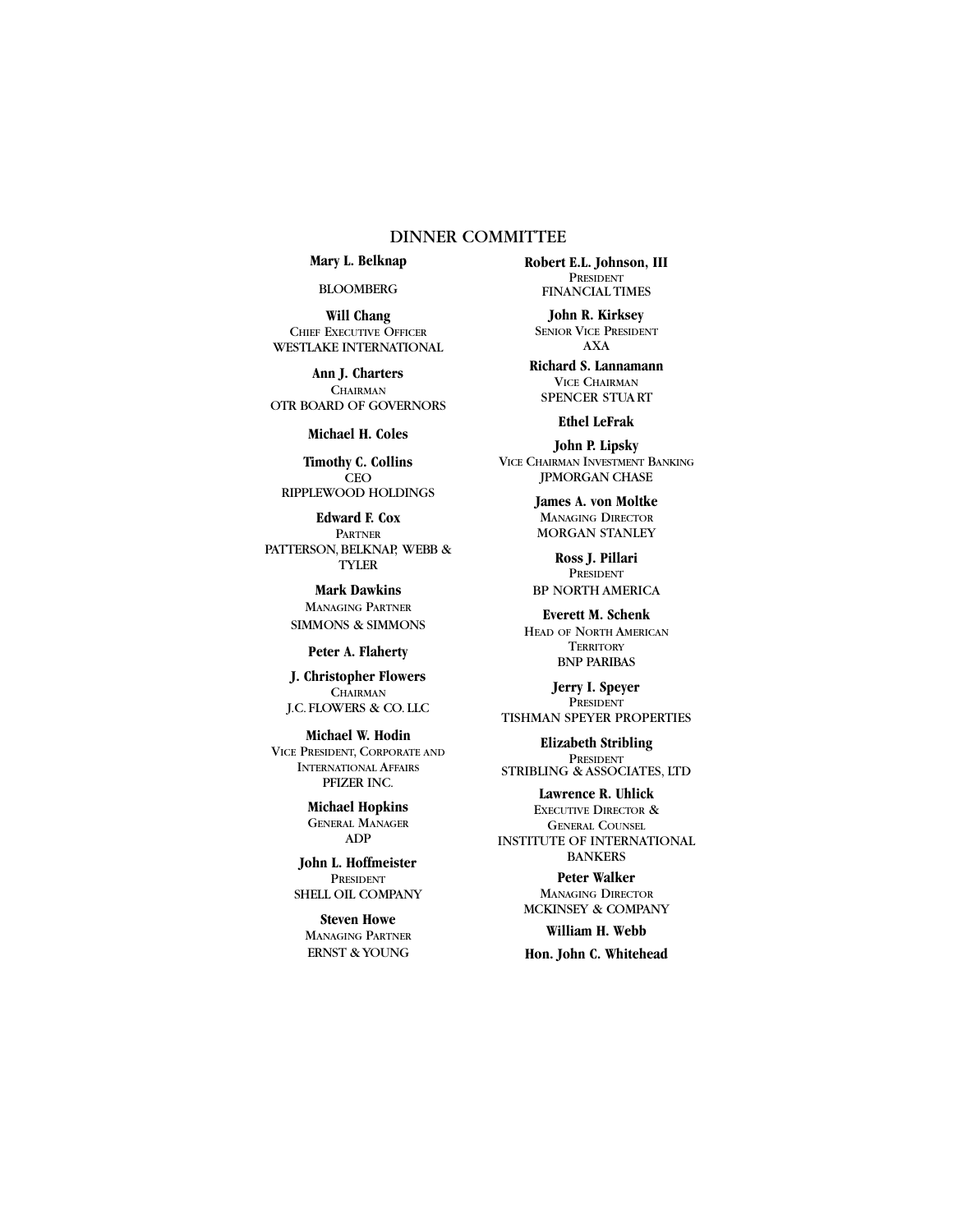

*The Foreign Policy Association is pleased to present The Corporate Social Responsibility Award*

*to*

*Peter K. Scaturro Chief Executive Officer U.S. Trust*

*and*

*Peter A. Wuffli Chief Executive Officer*

*UBS*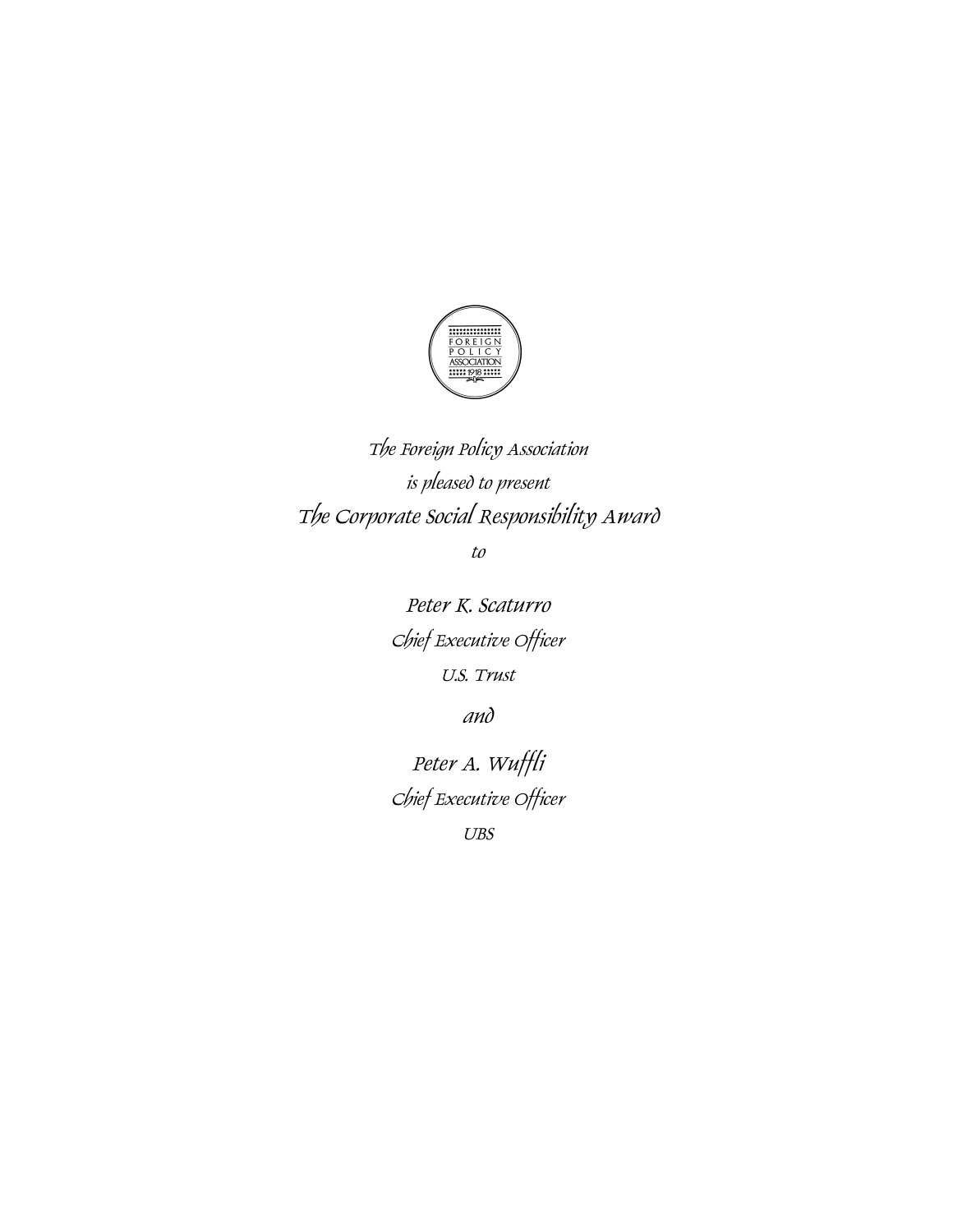#### *The Foreign Policy Association Financial Services Dinner* Wednesday, February 15, 2006—The Pierre

| $\Box$ Yes, I would like to attend                                                                                                                                                                                                  | $\Box$ No, I will not attend                                                     |
|-------------------------------------------------------------------------------------------------------------------------------------------------------------------------------------------------------------------------------------|----------------------------------------------------------------------------------|
| Enclosed is a check for the following:                                                                                                                                                                                              |                                                                                  |
| Underwriter table(s) at \$30,000<br><b>Contract Contract</b>                                                                                                                                                                        | Sponsor table(s) at $$15,000$                                                    |
| $\frac{1}{2}$ Benefactor table(s) at \$25,000                                                                                                                                                                                       | $\frac{1}{1000}$ Individual ticket(s) at \$1,000                                 |
|                                                                                                                                                                                                                                     |                                                                                  |
|                                                                                                                                                                                                                                     |                                                                                  |
|                                                                                                                                                                                                                                     |                                                                                  |
|                                                                                                                                                                                                                                     |                                                                                  |
|                                                                                                                                                                                                                                     | ,我们也不会有什么?""我们的人,我们也不会有什么?""我们的人,我们也不会有什么?""我们的人,我们也不会有什么?""我们的人,我们也不会有什么?""我们的人 |
| $\text{Telephone:} \quad \text{(Day)} \quad \text{________}$                                                                                                                                                                        |                                                                                  |
| Email: <u>Financial</u> Contract of the Contract of the Contract of the Contract of the Contract of the Contract of the Contract of the Contract of the Contract of the Contract of the Contract of the Contract of the Contract of |                                                                                  |
| I am unable to attend but am enclosing a contribution of \$                                                                                                                                                                         |                                                                                  |
| Please make checks payable to FOREIGN POLICY ASSOCIATION.<br>For more information, call Takako Fujiki at (212) 481-8100, Ext. 222 or email: tfujiki@fpa.org                                                                         |                                                                                  |

All contributions are tax deductible to the extent required by law.<br>The estimated fair market value of each ticket is \$200.

FOREIGN POLICY ASSOCIATION • 470 PARK AVENUE SOUTH • NEW YORK, NY 10016-6819